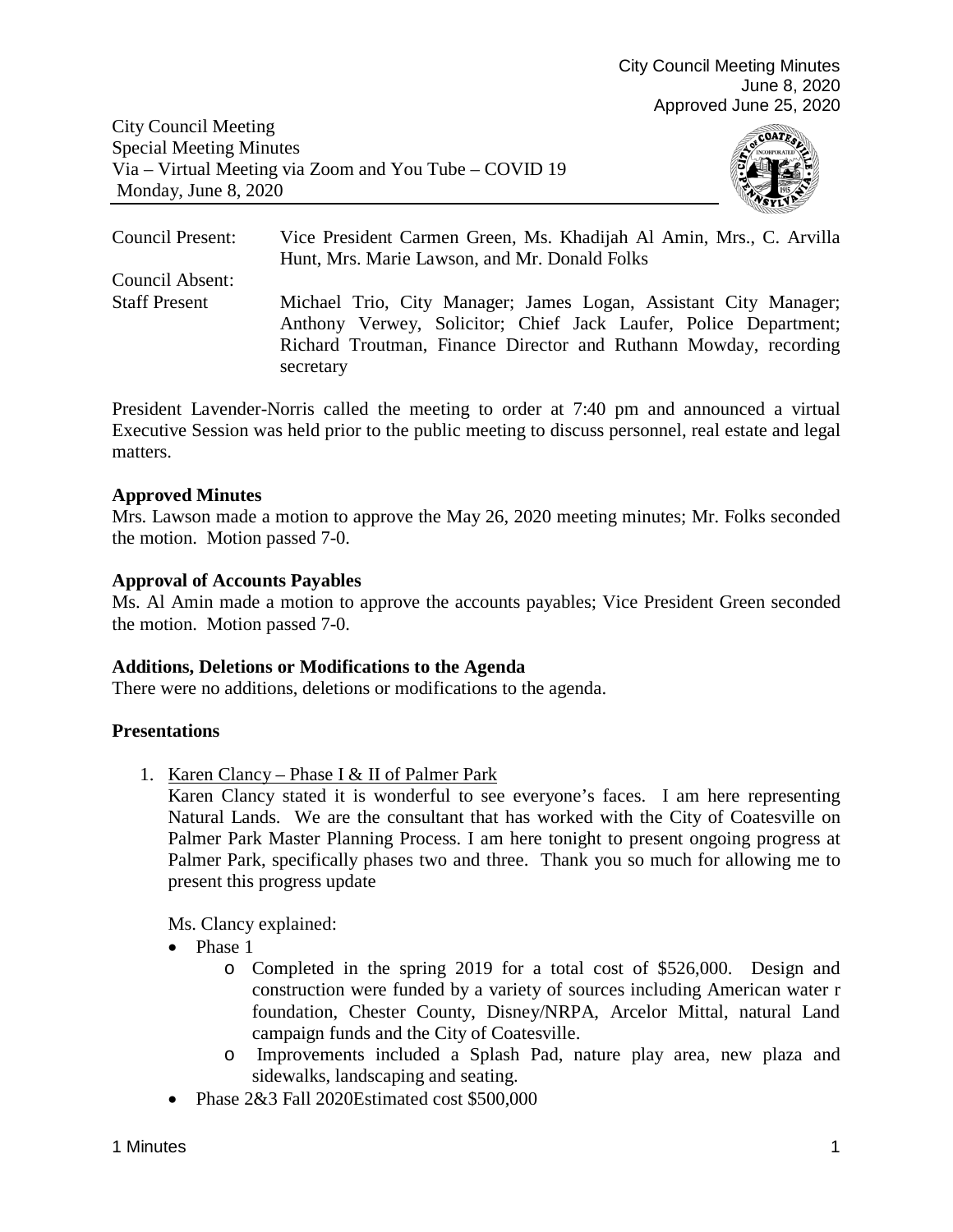- o Design and construction funded by a variety of sources including DCNR, DCED, private and corporate foundations.
- o Phase 2 improvements include new playground surfacing and play equipment repairs, new landscaping, new seating, and new landscaping including bioswales.
- o Phase 3 includes new sidewalks and ramps, a larger pavilion, picnic tables, hammocks, chess tables, grills, landscaping and lighting.
- o Public health protections will also be included.
- $\circ$  PHASES 2 & 3 to be constructed together, with scope to flex depended on funding.
- o Estimated Costs include design, engineering, and construction management, but not ongoing maintenance.
- Phase 2&3 June 2020
	- o Approval of design engineering consultant contract +/‐ \$32,000
	- o Begin design documentation of entire project
	- o Review updated construction estimates in order to determine value engineering choices and overall project scope
	- o Purchase and install larger pavilion structure through PA Costars Program (PA Dept. of General Services)
- AUGUST 2020
	- o Issue RFP for Phases 2&3
- SEPTEMBER 2020
	- o Award bid
	- o Begin Construction
- NOVEMBER 2020
	- o Phases 2&3 Completion

Due to the Covid and the new world we live in today, there will be public health protections incorporated into the design. The existing playground has fabric surfacing.

# **Citizens Hearings – Regular Action Items Only (3 Minutes)**

Mr. Logan explained that two questions were submitted and would be forwarded to City Council.

Vice President Green made a motion to close citizens hearings on regular action items; Mr. Folks seconded the motion. Motion passed 7-0.

# **Regular Action Items**

- 1. Receive and consider first amendment to cooperation agreement by and between the Board of Commissioners of the County of Chester and the City of Coatesville Vice President Green made a motion to approve first amendment by and between the Board of Commissioners of the County of Chester and the City of Coatesville; Mr. Simpson seconded the motion. Motion passed 7-0.
- 2. Receive and accept 2019 Municipal Annual Audit and Financial Report submitted to DCED<sub></sub>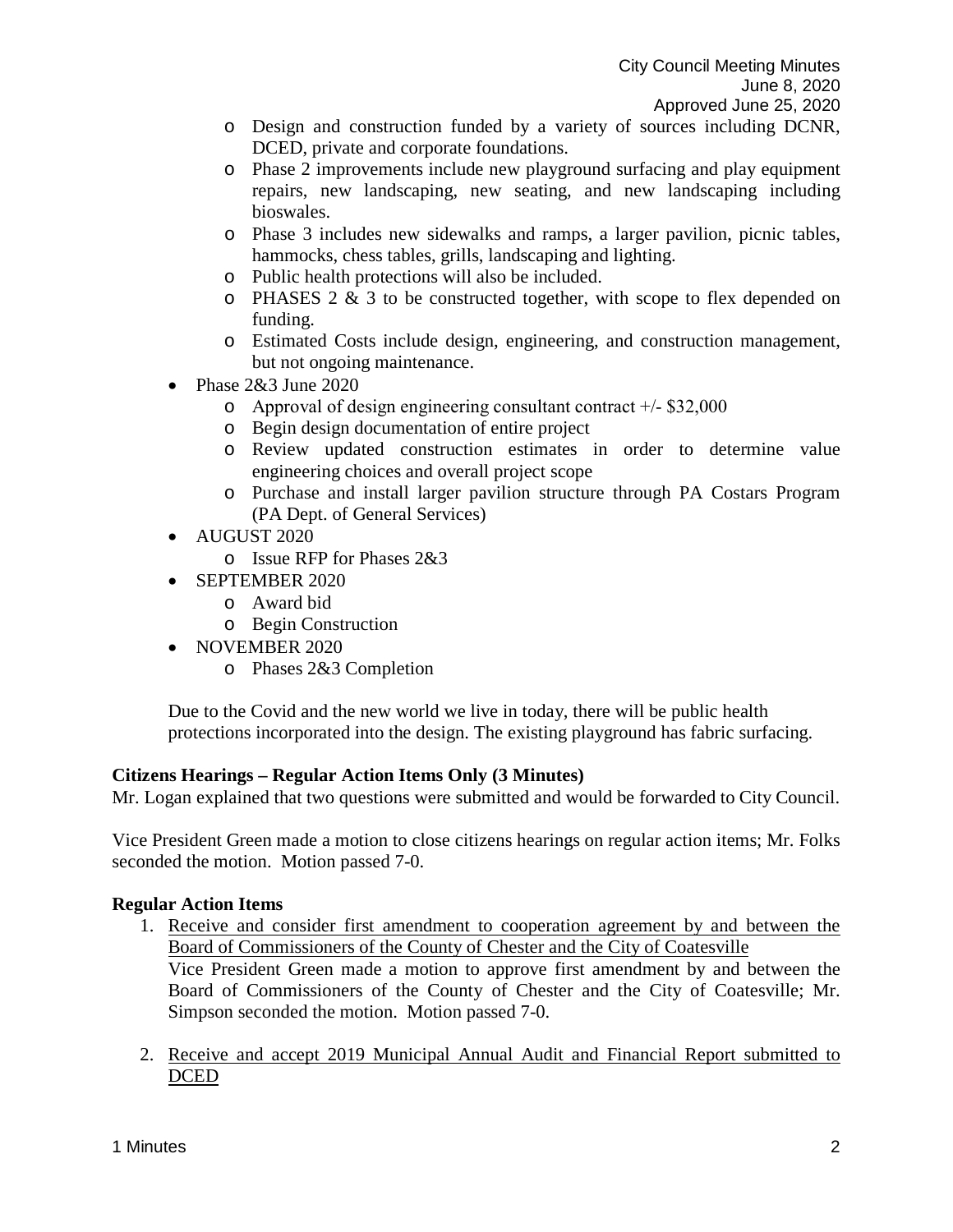*Ms. Al Amin excused herself from the meeting at 8:13 pm.* 

Vice President Green made a motion to close action items; Mr. Folks seconded the motion. Motion passed 6-0.

#### **Discussion Items**

1. Meeting Minutes

2. Park Re-Opening

Mr. Logan explained that this past weekend we entered into the yellow status. Mr. Logan posted on the screen the Pennsylvania regulation for the yellow phase. Per the the Pennsylvania regulations in terms of where we are and the CDC regulations in terms of where we are regarding answer the yellow status for the yellow phase for our parks and recreational facilities opening with modifications to ensure social distancing closed spaces where social distancing cannot be maintained. Covid 19 awareness signage should be in place by the  $18<sup>th</sup>$  of June. We anticipate the signage to reflect distancing as well as and sanitation. If anyone has any symptoms or things like that there will be contact information on the signs related to that. We have been monitoring other municipalities and how they are addressing these issues. There are some municipalities that are coming up with their own plans to augment the CDC's regulations. One in particular has the basketball courts and tennis courts open with physical distancing restrictions and informative signage required. I think the important thing is that our parks will have the signage attached to four in all of the parks throughout the city. At this particular time, we are not accepting special event applications due to the potential large gathering. We have had some early discussion about it and I think we're just going to monitor where we are in the yellow phase to see any changes. We have signage coming and we are going to install some type of sanitizing station in the parks. We are looking into the added expenses we didn't budget for. We need to do a projection of how many we need. Certainly, in terms of the sanitation guidelines it will have to be on the individuals that are using the park. We will encourage people if you're going to use the parks, you know bring in hand sanitizers and wash your hands. We will be looking into federal and state programs to be reimbursed for the expenses from Covid. We do have our health plan who has made money available to help defray some of the cost. We are tracking all of the costs related to Covid so we are able to apply and get reimbursed for the available entities. We are trying to maintain the parks as best we can and again stressing the safety aspect. The public works has placed some signs in the parks and they are being knocked down. We are not trying to keep people from enjoying themselves, it's just a simple fact is that the parks are closed until we designate them to be open.

# **Reports**

1. Solicitor Mr. Verwey announced he: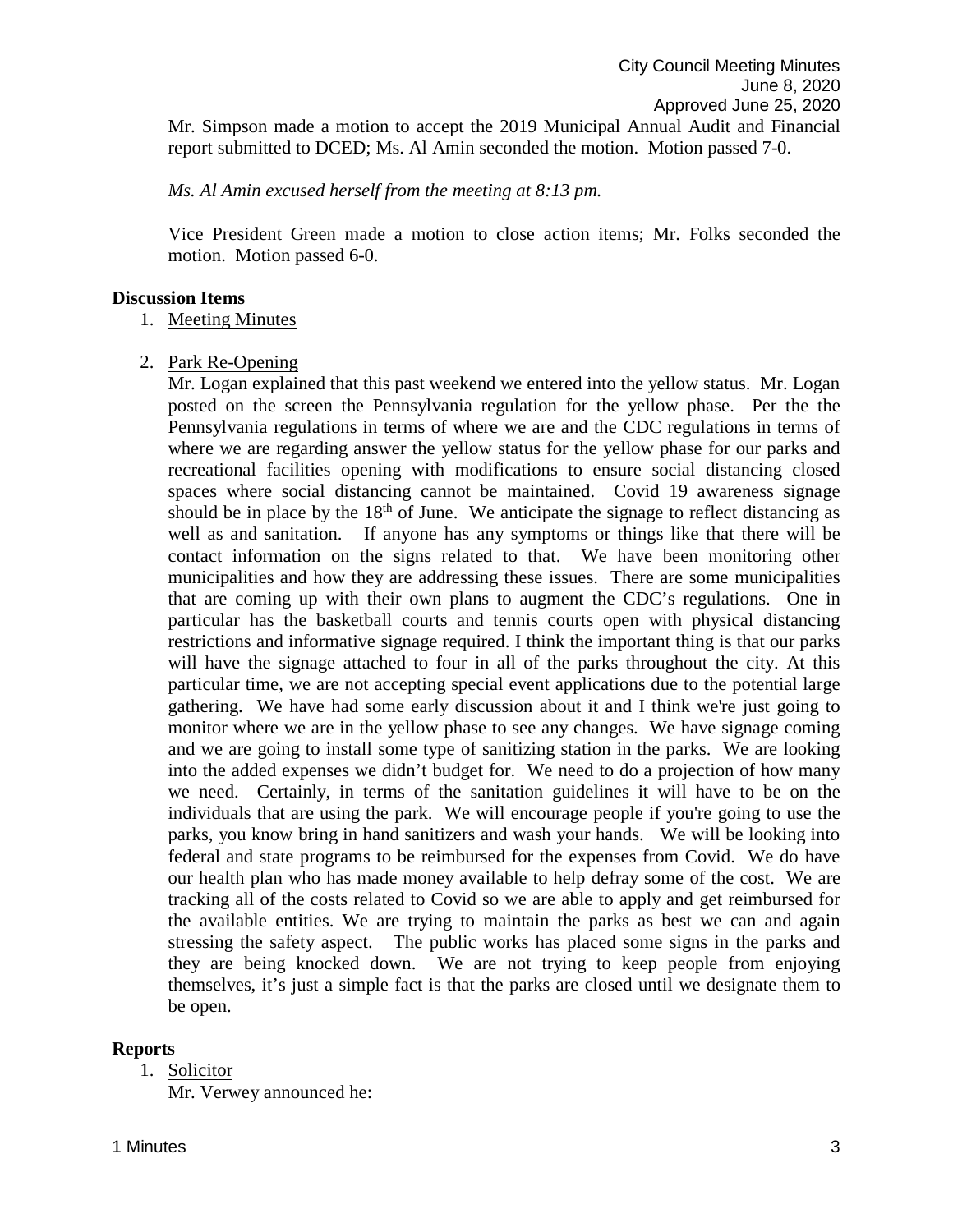- Worked on a number of different issues
- Advised both Council and the administrative staff on issues related to gatherings activities by large groups and the state's declaration of disaster declaration and the extension thereof
- Worked on certain issues relating to the financing of police vehicles
- Worked on certain land development applications and approvals which includes 190 West Lincoln Highway.
- Advised on some contract issues related to matters involving the administrations.

# 2. City Manager

In Mr. Trio's absence. Mr. Logan provided some highlights from his reports.

- Weekly activity including meeting with our engineering forms and some local investors.
- Weather report included outlining emergency opoerations from the Emergency Operations Center. Which gives incident descriptions/snapshots of some of the Covid activities throughout the county, totals numbers confirmed, total number of deaths in Chester County
- Provided a summary of activities in terms of what his work week
- Completed performance evaluations
- Shared the Governor yellow phase on Friday indicating the map and the critical areas in reopening City Hall. The various phases we will implement during the reopening over the next two weeks.
- Meeting with PECO and Pennsylvania American Water and some of the infrastructure work they will be doing throughout the City.
- Parking Garage structure grant submitted May  $18<sup>th</sup>$ .
- CRP Grant submitted for renovation of the Coatesville Community Memorial Center submitted on May 28, 2020
- Codes Department has resumed some of the duties due to moving to the yellow phases.
- Looking forward to LTL Consultants to come back and start their work again.
- In the yellow phase, real estate brokers and brokers are able to show listings whether it is commercial or retail space. This is a plus for the City of Coatesville because we have a number of vacant buildings. The can actually come in now and show some of these building to show potential investors.
- Public Works department has been doing some outstanding work.
- RDA has accepted two additional bides for the Flats. They have hired a consultant to review their proposals.

# 3. Assistant City Manager

# Mr. Logan announced:

- Thursday June  $4<sup>th</sup>$  Commemoration March for George Floyd
	- o Hundreds of demonstrators and protestors attended a well organized and peaceful march from DD-Diner to the Coatesville Police Department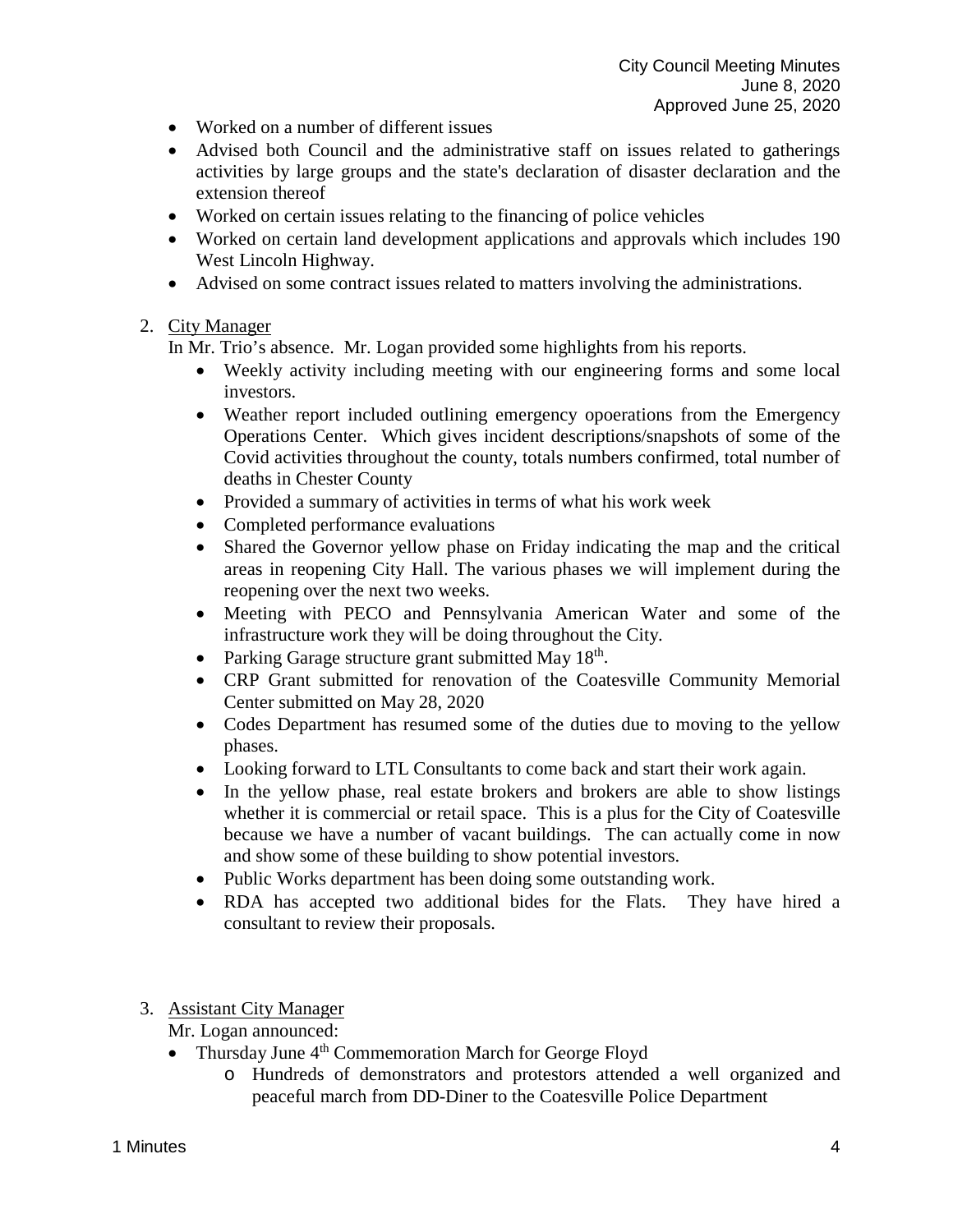- o Four Council members attended along with Police Chief, Sergeant Ollis, City Manager and Assistant City Manager.
- o State Representative Dan Williams attended and lead the crowd in prayer
- o Demonstration lasted approximately two hours without incident
- o Thanks go out to the organizers and residents for showing that Coatesville can unite and come together peacefully during this tragic time. Our collective hearts go out the Floyd family. Now the foundation for change has begun.
- City Administration
	- o UPDATE: We are YELLOW! The City is planning to re-open June 15<sup>th</sup>. All new hours and entrance to the building will be posted on the City website and Channel 66. We will limit the number of people in the lobby and social distancing will be enforce.
	- o Posted Thursday, May 21th: Gov. Tom Wolf has announced that businesses and employees in the real estate industry may now conduct limited business-related activities statewide and provided guidance for this industry to operate in red-phase and yellow-phase counties. <https://www.governor.pa.gov/process-to-reopen-pennsylvania/>
- Community Awareness & Events
	- o UPDATE: We are still in a holding pattern for All events and Special Events applications. We will follow guidelines under the YELLOW Status which states:
	- o *Parks/Recreational Facilities: Open with modifications to ensure social distancing, close spaces where social distancing cannot be maintained, have COVID-19 transmission awareness signage, flexible sick-leave policies.*
	- o *Several municipalities have posted that trails/open space will open with 6ft physical distancing required. Basketball and Tennis Courts will open with physical distancing and park signage required. (Should have signage by June 18, 2020)*
- Business and Community Development
	- o Continued planning discussion with Chester county Housing Partnership on the launch of the First Time Home Buyer Program for potential residents.
- 4. Finance Director

Mr. Troutman announced

- The due dates for rental license, business privilege and the real estate taxes are due July 31, 2020.
- This is just trying to keep it on the forefront to remind people there are no penalties through July 31, 2020.

# **Citizens Hearings Non-Agenda Items Only (3 Minutes)**

Mrs. Lawson announced a resident posted a comment un you tube about the Ash Park sidewalk in desperate need of repair.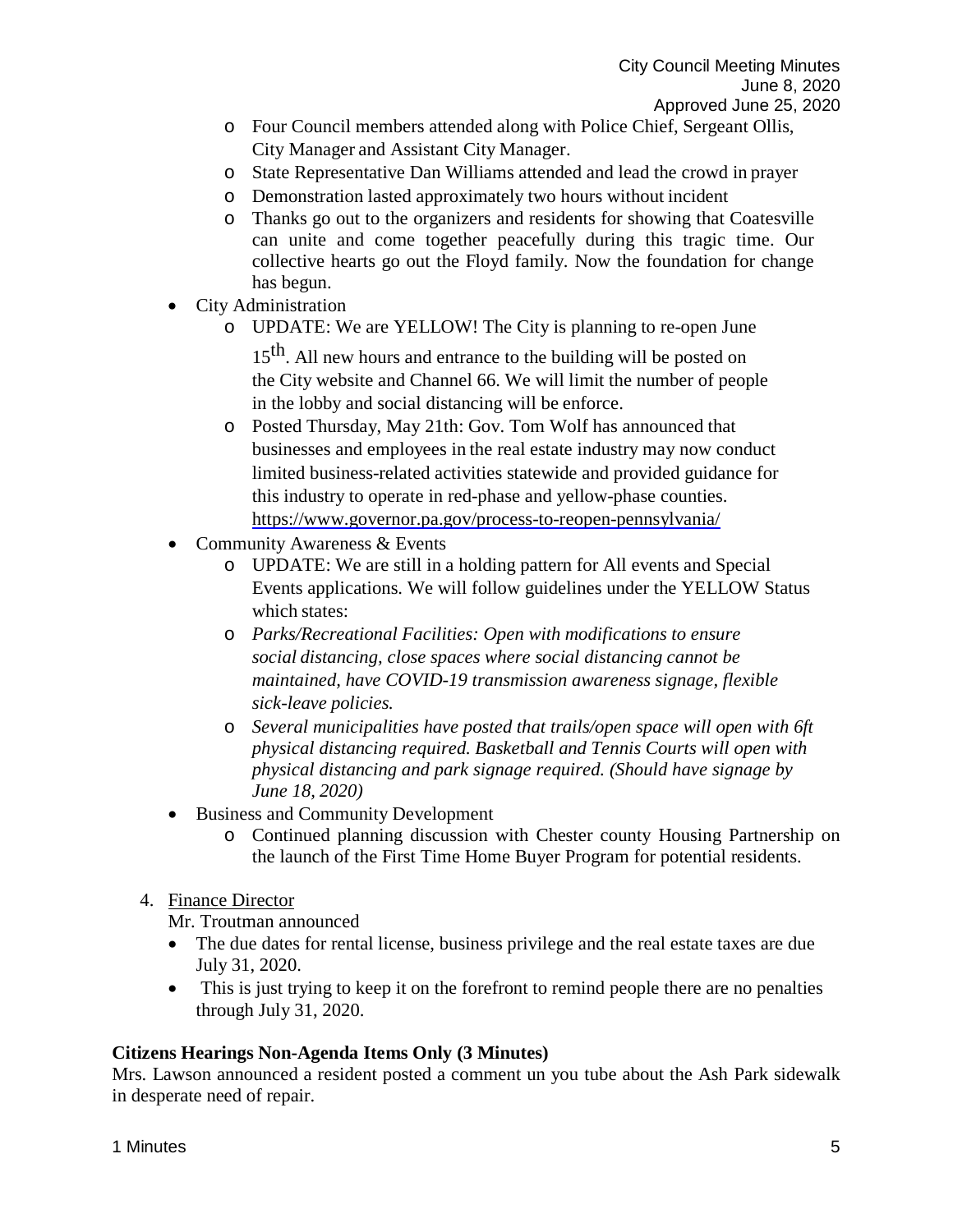Mr. Folks made a motion to close citizens' hearings on non-agenda items; Mrs. Lawson seconded the motion. Motion passed 6-0.

### **Special Events**

President Lavender Norris explained that because of our Park situation any special events that were intended for the parks probably will not be approved. I'm saying probably considering our situation with regard to the Covid guidelines. The protocol for special events is it goes to the City Manager, who then submits the paperwork for our fire chief, police chief and public works departments approval, once he received them he makes his decision at that time. If the person, the applicant isn't satisfied with the decision they can appeal to council and then council can overturn the decision if they deem necessary. I am giving you the protocol. I want everybody to understand the process for this so you'll have a clear understanding and know where your event stands right now. It is in the hands of the manager but he definitely has to take the state guidelines into consideration. I just wanted to share that bit of information so I can tell you that right now special events will not be taking place where there's large gatherings in the city.

#### **Council Comments**

Mr. Simpson thanked everyone for tuning in. You know, we're here under conditions that are less than favorable. I want to thank everybody's that may be tuning in on YouTube. We appreciate your support. I want to say thank you to the City staff and my fellow council member for last Thursday's demonstration. Everybody want to be heard, they want a chance to vent, a chance to speak out and want some sort of change which is long overdue. I want to thank everybody for the peaceful demonstration that occurred and hopefully we don't just stop here and we continue to listen and we continue to make progress on some of the areas that we need an awful lot of work on. Thank you and have a nice night.

Mr. Folks thanked everybody for joining in and keep being safe. I know quite a few people that have died from Covid. So, all of this is real and it's out there. Keep the six feet out, keep the masks on, wash your hands and pray. As far as the demonstration that happened on Thursday, I was glad to be a part of it. Yeah there needs to be a change, it is 400 years overdue. Have a good night.

Mrs. Hunt echoed the sentiments of her colleagues. Stay safe, still be cautious of things that you do, wear your masks, keep your social distancing. We are moving into the yellow, but we still have to be careful because the virus is still very much out there. Please, please continue to follow the safety guideline. I know it's warm and people don't want to be in the house. I was watching the news and there were quite a few cases from this weekend especially at the beaches that was transmitted back here to Pennsylvania, so continue to be mindful of what you are doing and continue to be mindful of those that you are around. Continue to keep council and the City in prayer as we are trying to make the decisions that are best for all of us as we go through and navigate through this time. I want to commend the organizers of the march on Thursday. It was peaceful. I thought it was very beneficial. I want to thank our Chief and Officer Ollis for coming out and addressing the crowd. I thought it was very beneficial to those who were there. Thank you. Have a good night and keep our colleagues in prayer, Ms. Al Amin and our Council President Linda Lavender-Norris. Thank you staff for all that you do. Have a good night,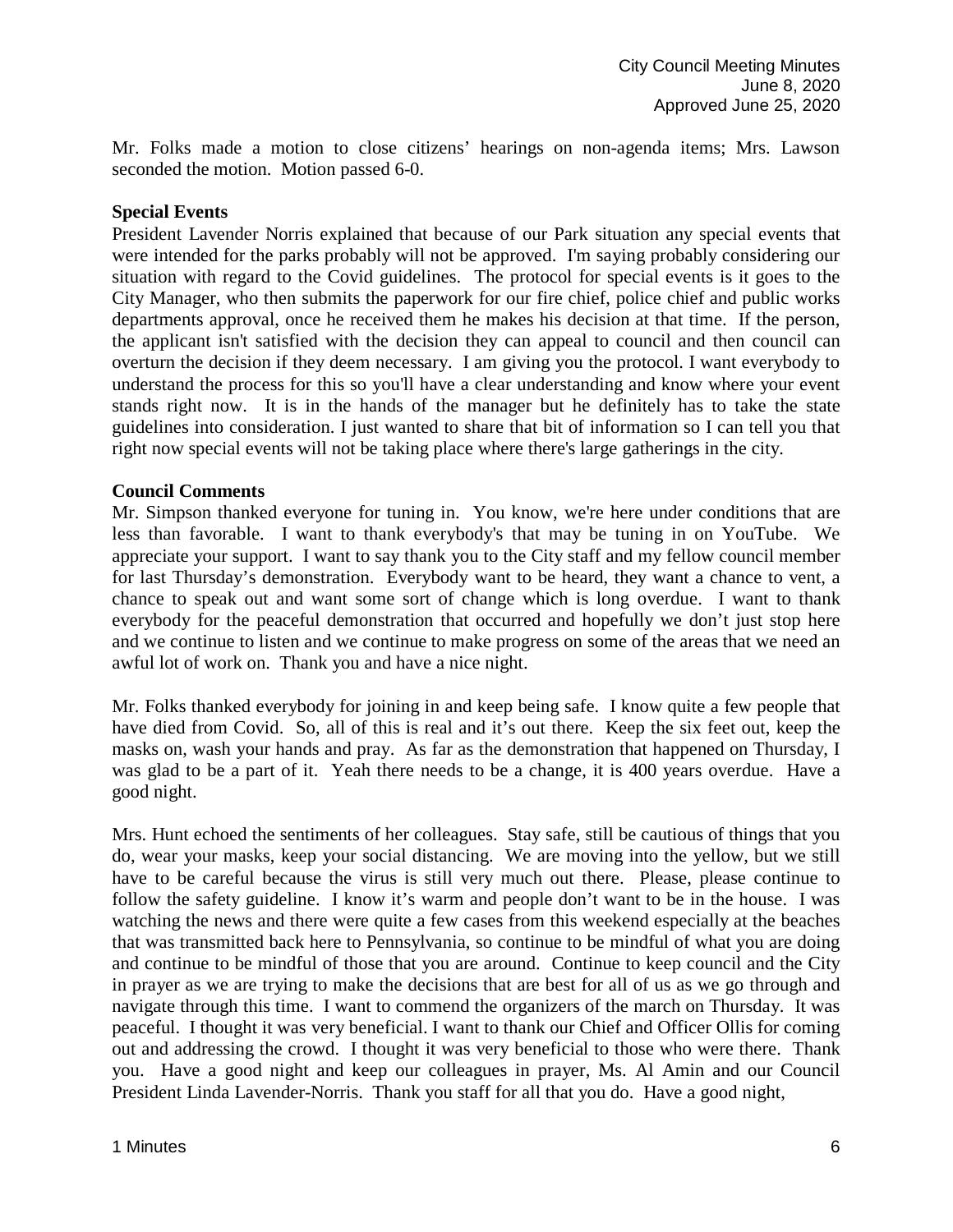Mrs. Lawson announced that tonight is most likely her last night on City Council. I was fortunate enough to be brought back by the colleagues I have on the screen right now. I just want to say how appreciative I am to all of you who voted to bring me back on council. This is not the way that I would have wanted to leave council. I think that what has happened over the last week, I feel like it's my personal mission to make sure that the people in Coatesville start to realize how much their vote is worth and that nobody should ever tell you how to use your vote. I'm not going anywhere, I'll still be around because most people don't want to pick up trash, they don't want to do clean up events, but that's the stuff I like. So, if that means I do it and I don't have a role that's fine because I know that my friends on council will still come out with me. I love the City of Coatesville. I have always loved it since I was a kid, nothing can take that away from me. I appreciate everything that you guys have done with and for me. I will be there to back u you up 100% going forward whether I'm up there with you or I am in the audience or if I'm home. I'm with you guys so just keep fighting. Thank you.

Vice President Green thanked Mrs. Lawson. You know I'm not a trash piker upper. You recruited me, got me gardening, you got me doing things that I didn't do. I didn't run for Council to pick up trash. I so appreciate you and the City appreciates you and your passion and what you bring to the table. It's all about your self-esteem. It's all about the cleanliness of our City. It's all about taking pride for Coatesville and you have all those things. You take so much pride for Coatesville and I just look forward to continue to work with you. I'm sad but I know that you're going to continue to work hard for the city, you're going to continue to give a 100%. I love you for your passion and I just thank you so much for your commitment and your dedication. Thank you! I was so moved, I was so proud of the City last Thursday for the demonstration. There were protests all over the country and part of the reason I wasn't able to be here on Thursday was because some protests had taken part that were horrible in other places, looting and rioting and destruction and things like that. I tell you when I watched the video I was so moved by so many young people that I've seen out there committed to standing up for what they believed in and marching peaceably through our streets, respecting one another. I just watched it I was a little nervous because of the amount of people, but it was just so awesome to see. I look forward to other protests and other marches so that I can be there and I can attend. I tell you this is just the beginning and you know as I see them and as you know. Mr. Logan, I heard you say that we've taken a few calls and people are wanting to come in and sit down and discuss. That's awesome because that is what it's going to take, some conversations, it's going to take a lot of work. The one thing that I've really been pushing and pleading with everyone is to please complete your census form. We just don't understand how important that census form is to our community, to our fight for everything. The numbers that I was giving tonight, we moved up a little but we have a way ago before December and it's just so important. If you don't have the census form that was mailed out to you all you have to do is go to census 2020 and you can do it right there online. It takes about 10-15 minutes but fill out your census form. Register to vote, you know set yourself up, that we'll be able to stand and fight the way that we need to. Again, last Thursday I was proud when I see residents, I seen Mrs. Hunt, I seen Mrs. Lawson, I've seen Mr. Folks leading the charge. It was just amazing to have so many people coming together and, in the sadness, the happy part about it was that people thought it was going to be out of control, people thought it was going to be violent and I tell you when we come together, that I was just proud. I just saw Coatesville and seeing the people of Coatesville wanting to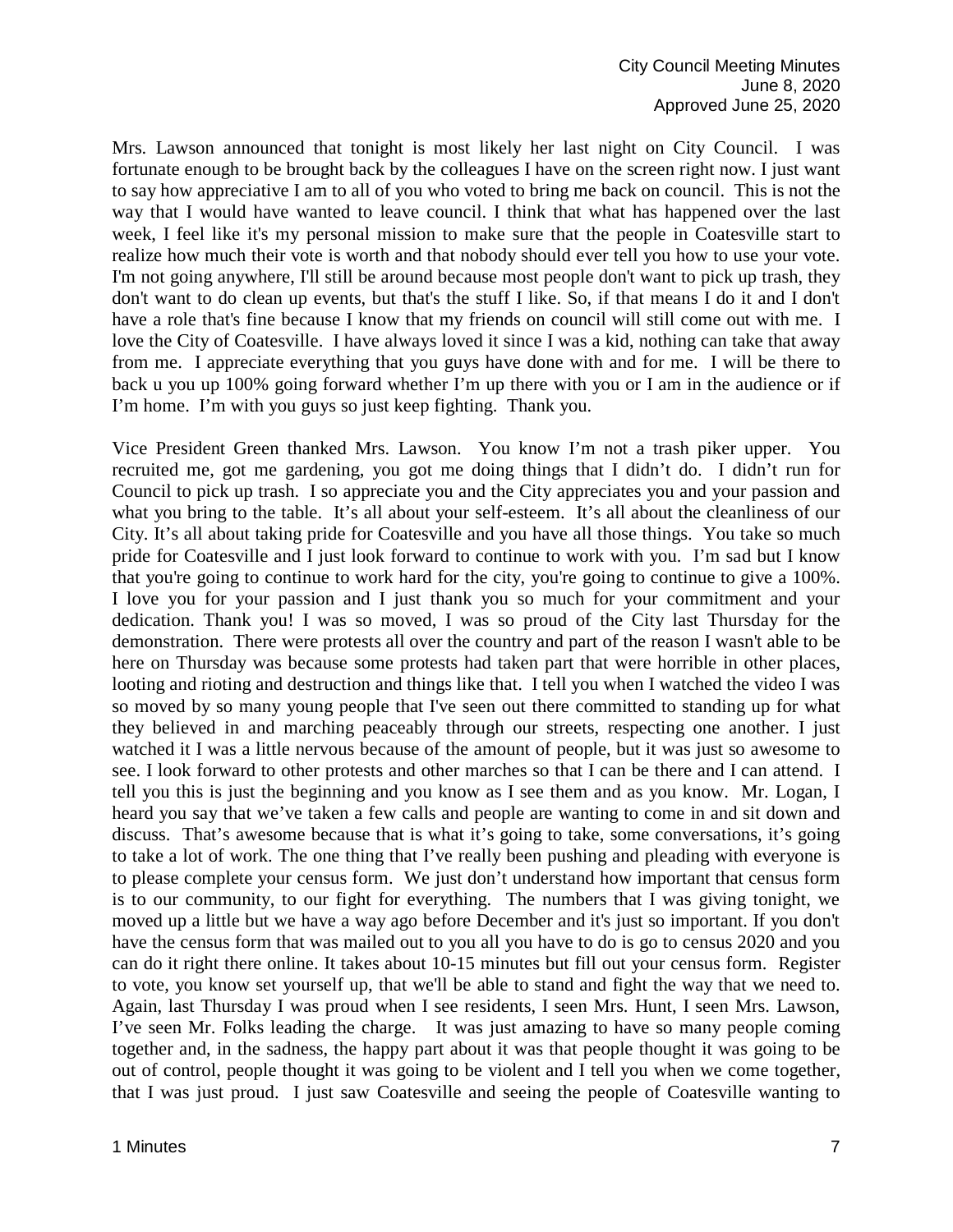make a stand and wanting to let their voices be heard. It was just really amazing. I'm just so grateful and appreciative. I'm so grateful and appreciative for the staff and everybody and all the hard work that everyone does. I appreciate you Chief and your department, the Finance Office, Mr. Logan of course, I mean I tell you every day, how much I appreciate you, so does everyone. Thank you and have a good night. Thank you for tuning into our meeting. I hope that once we reopen and that we go back to City Hall to having our meetings live that you will attend. Continue to pray for us as we pray for the City of Coatesville. Thank you and good night.

President Lavender-Norris thanked all those who have tuned in. I want to say thank you to all my colleagues. I have been in and out with Council. My attendance hasn't been what it normally is and it's due to my health issues. However, whether I'm on the zoom meetings or not. I'm very well on top of what's going on. I am reading and staying informed and I just want to say with regard to the March the protest, it was off the scale. It was amazing by bringing tears to see how we came together for one cause. Mr. Baldwin back in the day said " Not everything that is faced can be changed, but nothing can be changed until it is faced." This is where we stand, where we have to face the issue. I don't know why racism is such a hard conversation to have because it's not. It's not a comfortable one because it requires us to own our mess. It requires us to look at ourselves and see who we are at heart. I just need my Caucasian brothers and sisters to hear me clearly when I say I love you. I don't like a lot of things that I see and actually I hate a lot of the things I see and hear but I love you. I need you to understand that you saying you're not racist that sounds wonderful but until I hear you and see you stand against racism I can't anymore believe that you're not racist. The situation with Mr. Floyd just happens to be the straw that broke the camel's back but this has been going on. It has been talked about, it has been written about, there has been marches, there's been protests, there's been riots and there's been no change. Now is the time for change. If we look back we can see that our leaders were young people, Martin Luther King, Malcom X and Medgar Evers. These men were in their 20's and they had the support of our communities. They had the support we have to stand behind our youth and allow them to know we support them. They were out there marching, literally outing their lives on the line for change. Our young people that were marching out there on Thursday, they were literally outing their lives on the line for change. I was so blessed to see the diversity on that protest. I was blessed, I was saddened that I couldn't be a part of it. I wanted to be down their marching and protesting so badly but because of my health issues, I couldn't. I need to tell my colleagues, I'm ever so grateful to have seen you all in the protest. Mr. Logan, I saw you walking in the protest with them. Thank you, I can't express how appreciative I am for that. I also want to speak with regard to what moving from red to yellow means. I don't understand it and I say I don't understand it because moving from red to yellow gives you the impression that our numbers are declining and things are becoming safer. That's the impression moving from red to yellow gives but looking at our numbers they're increasing not decreasing. It's a bit of confusion for me and as the result of that, we as the council have decided we want to speak with some of the county administration to get a clearer understanding of exactly what it is because we don't have it unfortunately. We don't understand and we're it's at for us to get and understand so we can share it properly with you, our residents. I'm just glad to be a part of the meeting, glad to have the opportunity to address you residents of the city. Hopefully from the meeting this evening you garnered some information. If you have any questions comments or directions that you're seeking for please don't hesitate to reach out either myself or one of the council members or to our city administration. We are all available to you. I thank you, and God bless you.